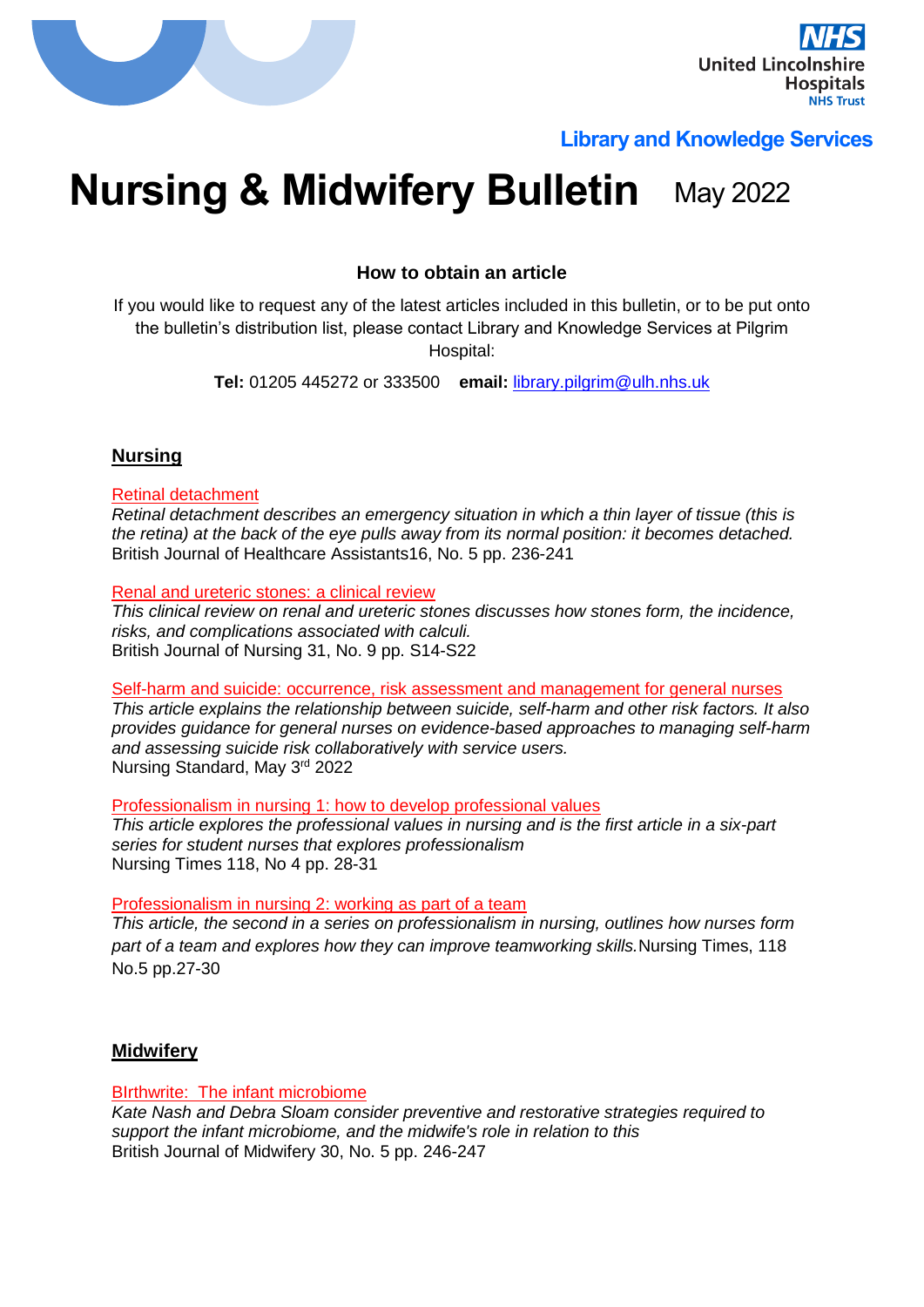

# Raising awareness of cytomegalovirus

*Sharon Wood, who works for the charity CMV Action, discusses cytomegalovirus, a common but often unknown risk during pregnancy* British Journal of Midwifery 30, No. 5 pp. 248-249

Third stage of labour management approaches and postpartum haemorrhage in midwife-led units

*To examine the relationship between third stage of labour management approaches, and incidence of postpartum haemorrhage and severe postpartum haemorrhage in women birthing in midwife-led units.*

British Journal of Midwifery 30, No. 5 pp. 250-256

The nutritional needs of moderate–late preterm infants

*This article discusses the nutritional needs of moderate and late preterm infants (born between 32+0weeks and 36+6weeks' gestation) and makes recommendations for best practice both while these infants are in hospital and when they are discharged into the community.*

British Journal of Hospital Medicine 83, No. 4 pp. 1-9

#### [GARDP Neonatal Sepsis Study Report 2022](https://gardp.org/news-resources/gardp-neonatal-sepsis-study-report-2022/)

*GARDP is working to develop new and improved antibiotics to treat drug-resistant infections in children and babies. This report highlights the findings of a global neonatal sepsis observational study carried out by GARDP and partners at 19 hospitals in 11 countries from 2018 to 2020.*

# **The Royal Marsden Manual Online**

The [Royal Marsden Manual Online](https://www.nhslincslibrary.uk/ebooks/) is available to all NHS Staff with an NHS Open Athens account. If you do not have a NHS OpenAthens account then you can self-register for one at: <https://openathens.nice.org.uk/>

#### **Library services <https://www.nhslincslibrary.uk/>**

#### **KnowledgeShare**

Sign up to KnowledgeShare and we will send out regular emails alerting you to the latest evidence on a particular topic. To sign up, please click on the following link <https://www.nhslincslibrary.uk/knowledgeshare-request/>

#### **Evidence Searching Training**

If you need evidence we can provide training on how to search the healthcare databases and resources. We can also show you how to appraise the information that you find. To book a training sessions please contact [clinical.libarian@ulh.nhs.uk.](mailto:clinical.libarian@ulh.nhs.uk) More information can be found at <https://www.nhslincslibrary.uk/page/training/>